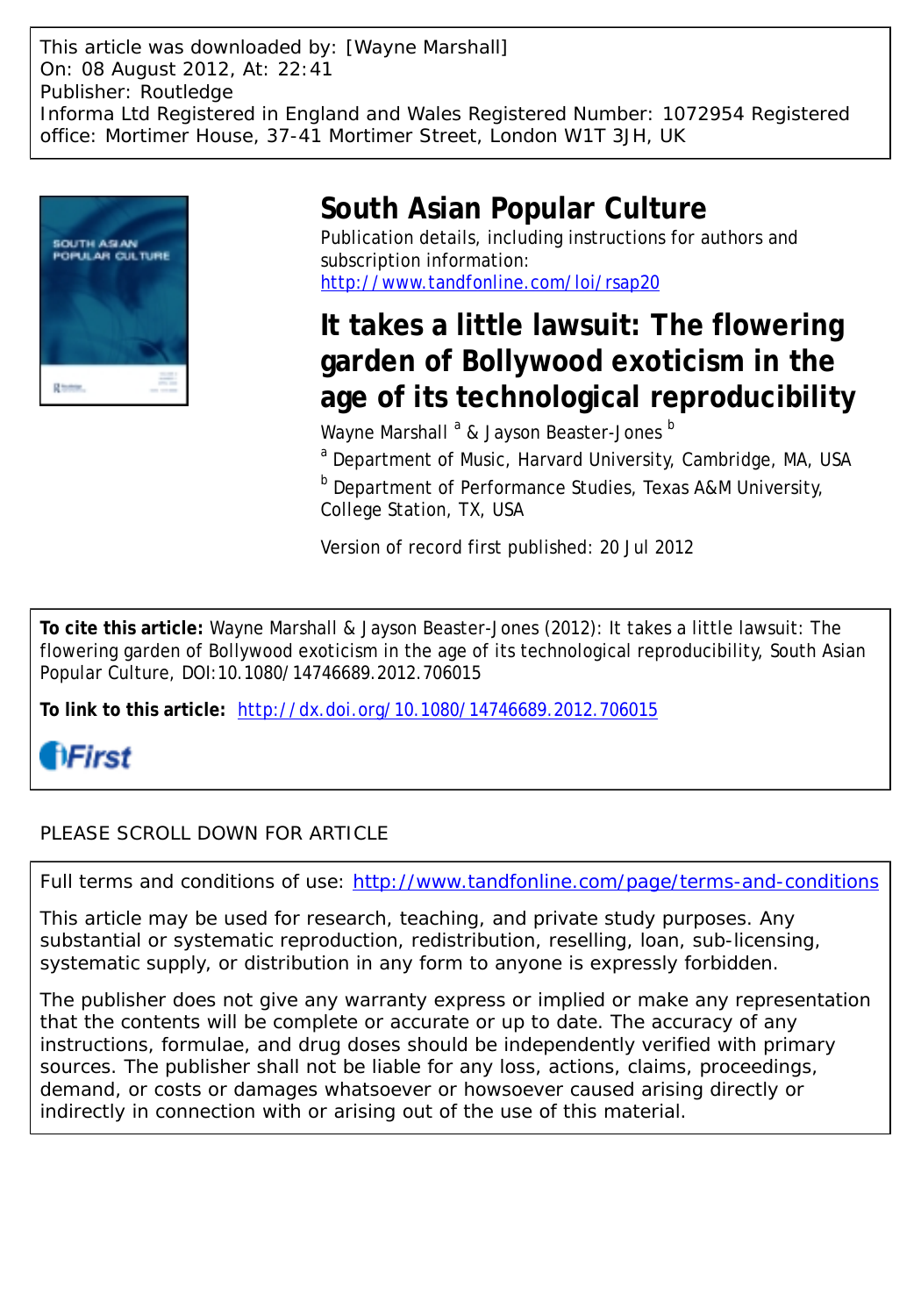# It takes a little lawsuit: The flowering garden of Bollywood exoticism in the age of its technological reproducibility

Wayne Marshall<sup>a\*</sup> and Jayson Beaster-Jones<sup>b</sup>

<sup>a</sup>Department of Music, Harvard University, Cambridge, MA, USA; <sup>b</sup>Department of Performance Studies, Texas A&M University, College Station, TX, USA

The Hindi film song 'Thoda resham lagta hai' [It takes a little silk] written by the music director Bappi Lahiri for the film *Jyoti* (1981) was a long forgotten tune before being rediscovered in 2002 by American music producer DJ Quik. Based around an unauthorized 35-second sample of the recording, the Truth Hurts song 'Addictive' famously inspired Bappi Lahiri to sue Quik's associate Dr Dre (executive producer of the song), Aftermath Records, and Universal Music (Aftermath's parent company and distributor) for \$500 million. Beyond Lahiri's claims of cultural imperialism, obscenity, and outright theft, DJ Quik's rearrangement of the song was, in turn, adopted by music producers, including Lahiri himself, in a wide variety of international genres. This paper tracks the use and reuse of the melody in Indian, American, and Jamaican contexts, focusing on the song's remediation for new audiences. Yet even as this welltraveled tune evokes different historical and local meanings, it evokes an eroticized Other in each context, including its original context.

### Introduction

In mid-June 2002, Mumbai-based music critic Narendra Kusnur received an email from a friend in New York reporting that a Hindi film song had been sampled in the popular hip-hop/R&B song, 'Addictive,' by emerging artist Truth Hurts (Shari Watson). The track begins with the words *kaliyon ka chaman tab banta hai* ['a flower garden is then made'] in the opening moments of the song, then goes on to employ two samples from the recording as components of the accompaniment to Truth Hurts's singing. While the identity of the prolific playback singer Lata Mangeshkar was never in doubt, Kusnur did not recognize the film song, nor did any of the music directors, musicologists, or singers that he called for hours after that. Eventually, the nephew of Lata Mangeshkar concluded that the song was written for the film Jyoti (1981) by the music director Bappi Lahiri. Bappi himself did not immediately recognize his song, nor did the film director, but they received confirmation from the Saregama music label in Calcutta that the samples did, indeed, come from the song 'Thoda Resham Lagta Hai' [It takes a little silk]. A few days later, Kusnur was shocked to discover that Universal Music India had sent him a review copy of an Indian remix album by DJ Harry Anand featuring a track, 'Kaliyon Ka Chaman,' that echoed the melody of same song. After talking to Anand and the remix's lyricist and singer, it became clear to Kusnur that none of them had heard the original track from *Jyoti*, but instead had based their remix on the Truth Hurts version:

<sup>\*</sup>Corresponding author. Email: wayne@wayneandwax.com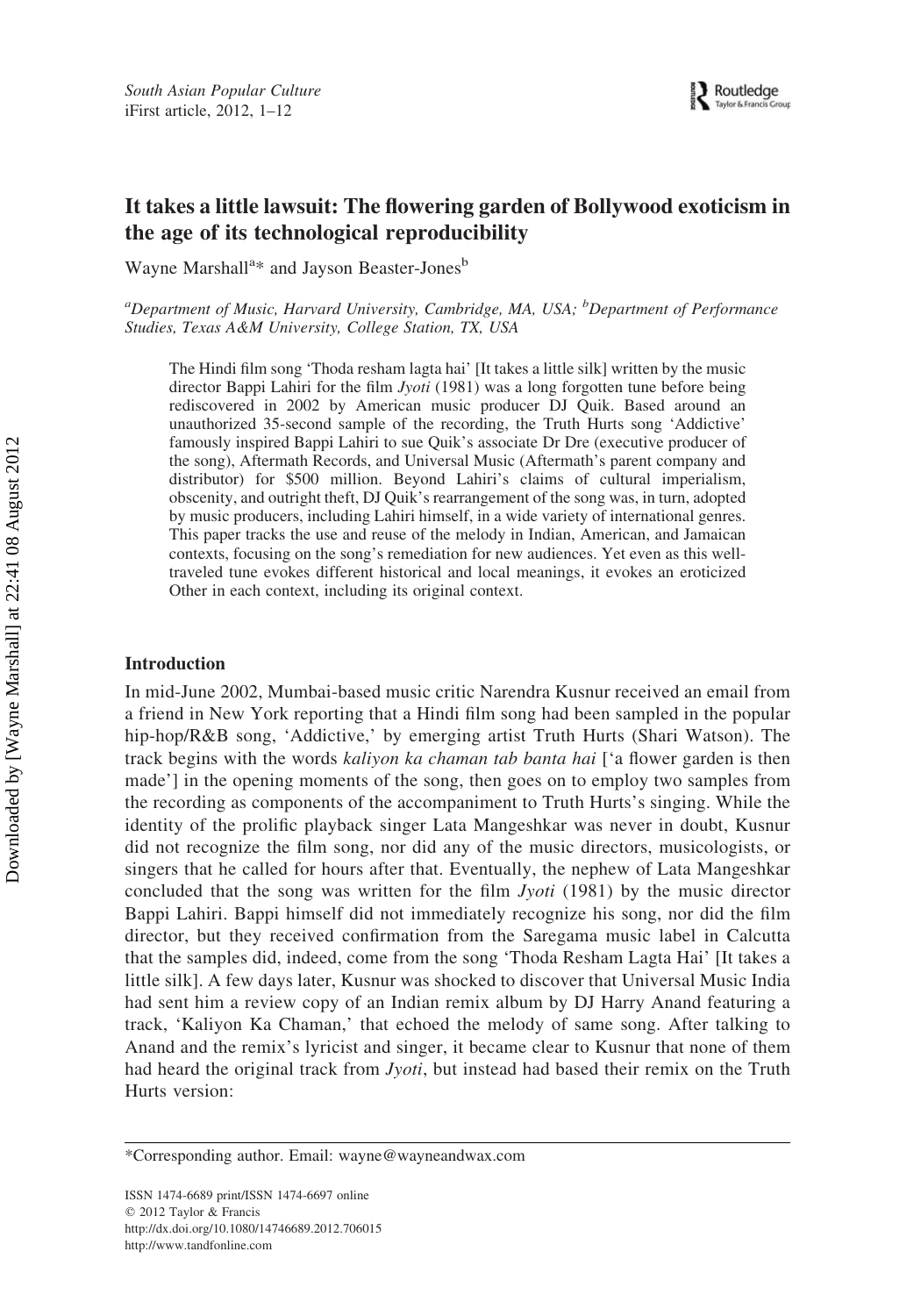## 2 W. Marshall and J. Beaster-Jones

How this obscure song now suddenly had two additional versions – a remix by Truth Hurts and a 'remix of the remix' by Harry Anand. To add to that, I read from the internet that another mix of the song by Pakistani DJ Aphlatoon had also done the rounds in the US – this one had Lata's vocals but didn't feature Shari. Apparently, the Lata song was big on the US club circuit, and one of the mixes – which Truth Hurts got from DJ Quik – became big. But that was the funny part. A song that nobody knew of now had (at least) three versions besides the original. Bappi would never had dreamt any of his songs – a forgotten one at that – would be such a craze. (Kusnur, "Melody of Errors: The Sequel")

Bappi Lahiri would appear to have the most to gain from this discovery, and he wasted no time in exploiting an opportunity to revive a career that had all but ended. In what would become a famous lawsuit, Bappi and Saregama sued Universal Music and Dr Dre (executive producer of 'Addictive' and part owner of the label, Aftermath, that released it), demanding song credit and a whopping \$500 million for such an offensive and unauthorized reuse of Bappi's music that, according to the brief, it might be construed as an act of 'cultural imperialism.' Bappi's attorney went on to claim in a press release, that the lyrics 'are obscene and offensive, and cause extreme offense, to [Saregama's] owners and to the sensibilities of many Hindu and Muslim people' (qtd. in Roberts 83).

The 'Addictive' lawsuit has been addressed in several academic publications as a site for the complex interplay of cultural representation, appropriation, copyright, and race.<sup>1</sup> Yet these commentaries are largely confined to analyzing the reproduction of Orientalist signs in the historical context of American hip-hop produced after 9/11. Beyond the opening salvos of the lawsuit and the injunction in February 2003 that added Bappi Lahiri's name to the Truth Hurts album, little attention has been paid to the circulation and remediation of the same melody in India and elsewhere. These reuses unsettle easy charges of appropriation, whether cross-cultural or illegal, as well as notions of ownership, whether national or personal. The use by Truth Hurts in 'Addictive' represents only one moment in the social life of this melody, if an important and inflecting one. As the story unfolds, it becomes apparent that the circulation of tunes and samples is as much about creative agents in global cities, situated in particular networks of meaning, media, and commerce, as it is about modes of industrial music production or legal regimes within and between nation-states.

In this paper, we examine the peregrinations of 'Thoda Resham Lagta Hai' and its re-mediations in a wide variety of social and musical contexts. From its origins as an ephemeral melody in an almost forgotten Hindi film, to its reemergence as a sampled loop in Truth Hurts's 'Addictive,' to the explosion of creative (re)appropriation that follows, each reuse replicates spectacular representations even as it complicates the musical deixis of Others.

## 'Thoda Resham Lagta Hai'

Representations of the Other emerge at the very beginning of the story. The song 'Thoda Resham Lagta Hai' (hereafter TRLH) from the 1981 Hindi film Jyoti is picturized in a  $koth\bar{a}$  (urban salon) managed by a  $taw\bar{a}yaf$  (courtesan). These salons are highly erotic spaces within the conventions of Hindi film, the *kotha* sometimes represented as little more than a brothel, the *tawayaf* as little more than a prostitute. The performance of a dance known as a *mujra* is a staple representation of these salons. A stylized form of classical dance associated with the end of the Mughal era in India, the  $mujr\bar{a}$  reflects the ambivalence of courtesan representations in Hindi film more generally. Not unlike female protagonists in certain nineteenth-century operas, courtesans are typically wealthy and beautiful, albeit tragic women whom a hero desires, but must ultimately reject lest he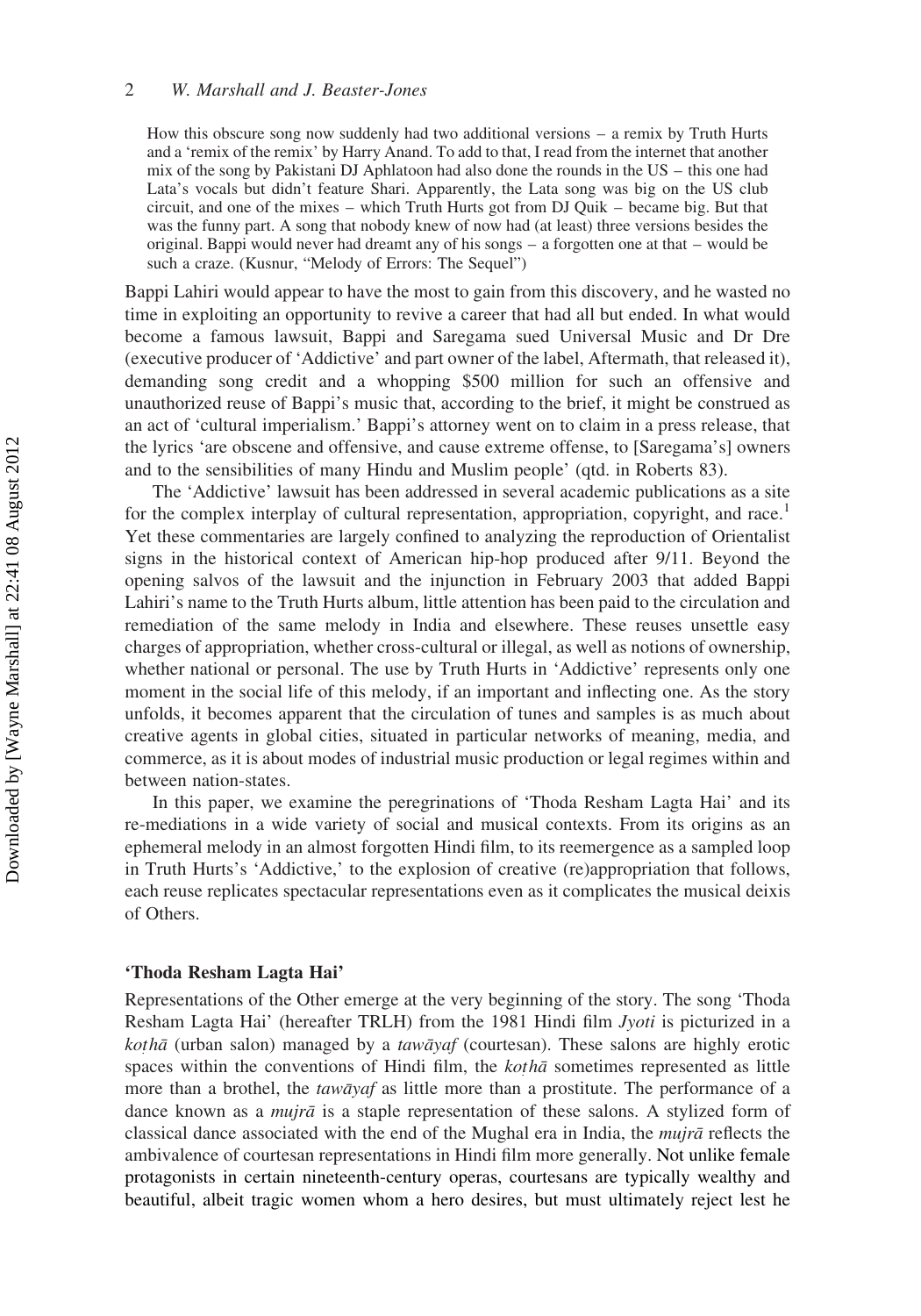damage his family's respectability. The presumed sexuality of Indian courtesans places them outside the bounds of middle class morality, and they are frequently represented in the context of an exoticized historical past. While the song and dance sequence in Jyoti draws from this cultural history, the courtesan in this particular film is not a tragic figure. Rather, she conspires to drain a rich landowner's son of his inheritance.<sup>2</sup> The song 'Thoda Resham Lagta Hai' points not only to the debauchery of a younger son, but to the courtesan's material aspirations. Thus, even as the association made by Truth Hurts in the video for 'Addictive' circumscribes Orientalist representations of a conflated India/Middle East in a post-9/11 era, the video's stereotypes are not so far from eroticized tawayaf representations in Hindi films, hardly the site of chaste representations claimed by Bappi's lawyer.

Musically speaking, relatively little differentiates a song picturized as a *mujra* from other kinds of film songs. Famous *mujrās* often gain this designation by association with the narrative context of the film, as well as musical allusions to India's classical music systems. In the 1970s and 1980s,  $mujr\bar{a}s$  were usually performed by a solo female vocalist, included a short unmetered vocal line that mimicked an  $\bar{a}l\bar{a}p$ , a meter in  $\bar{d}\bar{a}d\bar{r}\bar{a}$  or kehrwa tāl (6 or 8 beats), a short tabla lāggī (solo) in an interlude, and ghungrū (ankle bells) foregrounded in the mix. Each of these characteristics are present in TRLH, alongside conventional film song elements such as the clear dominance of vocal line over accompaniment, 'eclectic' instrumentation (Arnold 177) that does not overwhelm the lyrics, and a standard song form that alternates among refrain, verse, and musical interlude.

Cross-cultural appropriation of sound samples by Western musicians has been a ripe field for discussion in ethnomusicology. One thing that distinguishes this case, however, is that Bappi himself is known as a rampant appropriator. Indeed, the newspaper articles announcing the lawsuit usually noted the irony that in India, Bappi is widely reputed to have 'borrowed' melodies and styles of many Western artists without repercussion. It was less often remarked, however, that he frequently used the stylistic approaches of Indian music directors as well, especially R.D. Burman. TRLH bears the traces of the R.D. Burman brand, not the least of which are the high-pitched tabla and percussion used at various moments within the song.<sup>3</sup> Generally speaking, his 'borrowings' were rarely incorporated in toto. Rather, they were mediated by the films' narrative requirements and by the production conventions of Hindi film songs. In some cases, Bappi imitated elements that indexed musical styles; at other times, he incorporated pre-existing melodies or countermelodies into his songs. Nevertheless, it would be a gross overstatement to suggest that he has been the only music director to do this, for the practice of deploying existing melodies and styles for film songs was well-situated in Hindi films long before Bappi.

As Kusnur's description suggests, for all its familiar signposts, TRLH was far from the canon of 'evergreen' Hindi film songs. This would change, however, once DJ Quik discovered the song and adapted it into an international hit.

#### 'Addictive'

Released in the spring of 2002, 'Addictive,' the debut single by R&B singer Truth Hurts, epitomized and amplified a new vogue among hip-hop producers for samples from South Asia and the Middle East. It was not the first or most popular of such efforts: the producer Timbaland, who has sampled (and been sued over) similar sources, had produced a major hit, 'Big Pimpin',' for Jay-Z in 1999 that centered on a riff from the Egyptian classic, 'Khusara' (Marshall, "big gyptian"). But the timing of 'Addictive,' only six months after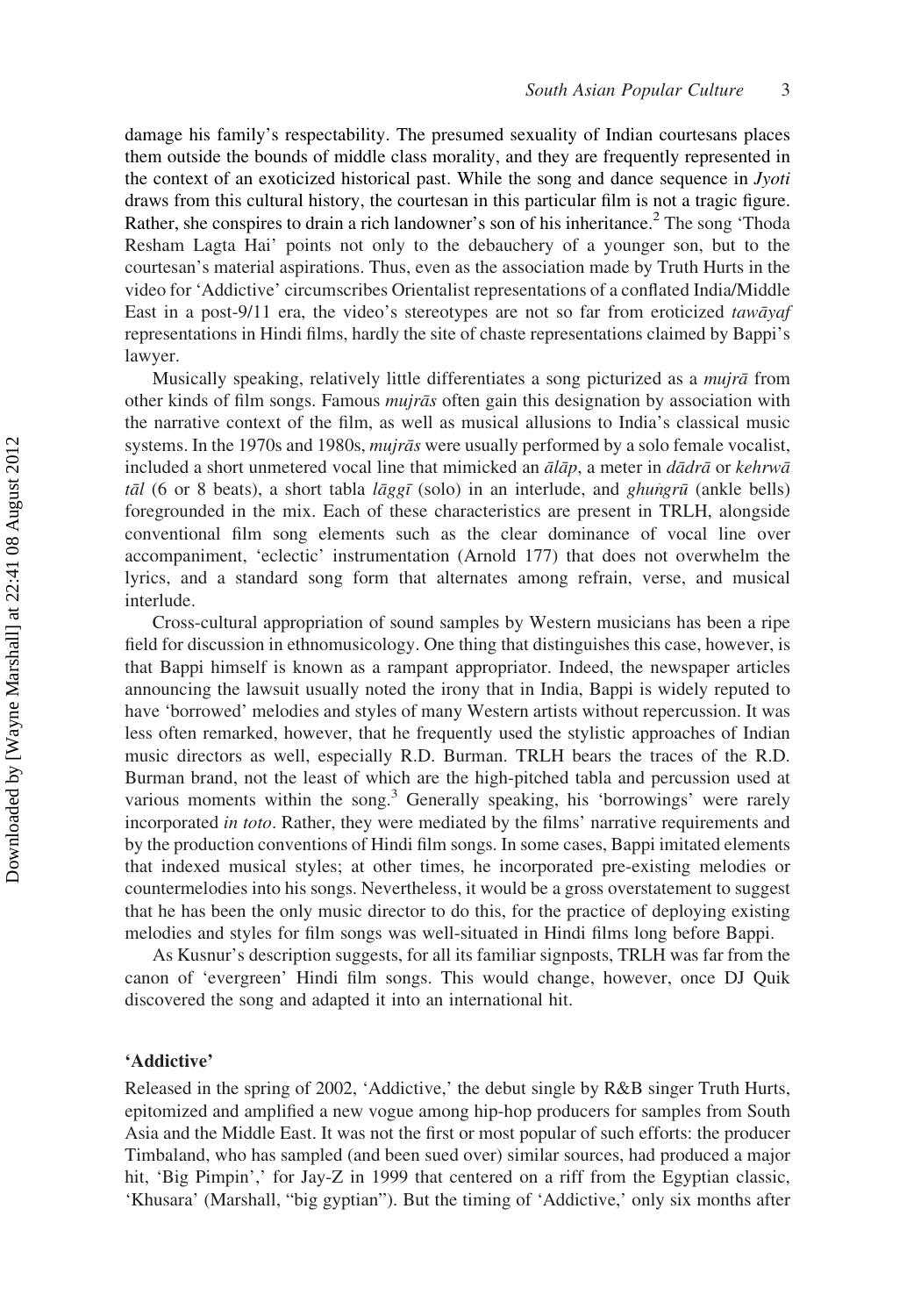9/11 and hence in the midst of a media frenzy around Islamic spaces and nations, ensured a different mode of reception than, say, Missy Elliott's 'Get Ur Freak On' (2001), which juxtaposes Japanese vocals and a bhangra-esque tumbi sample (also co-produced by Timbaland).

For auteurs like Timbaland and Elliott, or for DJ Quik and Dr Dre, such far-flung samples need not be subsumed so easily under the rubric of post-9/11 Orientalism. Considered within the history of sample-based hip-hop and its legal challenges, veteran 'crate-diggers' turning their attention to 'world music' bins – or in DJ Quik's case, to a satellite television channel broadcasting forgotten Bollywood productions – represents an outcome of the accelerated search for novel and obscure samples in the wake of mounting copyright infringement litigation (Marshall, "Giving Up"). Moving beyond the bread and butter of rare jazz and funk records, the use of more putatively foreign sounds around the turn of the millennium – indeed, of recordings produced outside the United States – evoked cosmopolitan chic while also attempting to keep the producers' efforts off the radar of copyright cops hunting for lucrative settlements. Reading 'Addictive' against this historical narrative offers a helpful way of getting beyond the more Manichean and reactionary criticism of such 'appropriations.' Moreover, attending closely to the actual deployment of the samples in 'Addictive' also reveals an aesthetic logic that resists simple critiques of inherent exploitation.

Given the proximity to 9/11, however, there is no avoiding an interrogation of songs (and videos) like 'Addictive' and their symbolic complicity with the War on Terror, especially when the uses of the samples from TRLH in 'Addictive,' and certain embellishments by Truth Hurts and DJ Quik, might reasonably fuel such interpretations. Lata Mangeshkr's vocals, for example, are treated as non-lexical content – just another instrument in the texture, something to sing English lyrics over without any sort of cognitive dissonance. (Clearly, Hindi-fluent listeners did not comprise a primary audience in the minds of its producers.) Further, the two loops from TRLH are filtered to emphasize high and mid-range frequencies, making them seem even more distant. Quik may have employed a high-pass filter simply to create sonic room for a new bassline and drum track, but the filter has the added effect of further estranging Lata's voice.<sup>4</sup> For her part, Truth Hurts adds occasional wordless vocalizing to the track, enhancing the 'other worldly' mystique of the sample while further obscuring its Hindi lyrics. The lyrics to 'Addictive' may be read through an Orientalist lens; an emphasis on out-of-control lust reproduces a classic Western trope associated with Other music and bodies – ironically, a set of stereotypes that also haunts representations of African-Americans.

Critics of 'Addictive' also take umbrage with the apparent exoticism in the song's video, a mélange of Orientalist clichés amounting to little more than 'a generalized, faux-Asian aesthetic' (Roberts 83). From the choreography (especially certain head/neck and hand gestures, and torso movements suggesting belly dance), to the henna-stained hands and vibrantly-colored silk and sequins, to the harem-like backdrop, the video's vivid but flatly conflated imagery from South Asia and the Middle East might be seen, at best, as an ingenuous exploration of otherness, or at worst as akin to what Sunaina Maira calls 'Arab Face' ("Belly Dancing"), a form of racial masquerade imbricated with the 'imperial feelings' generated by the War on Terror.<sup>5</sup> Then again, such mixing of putatively discrete cultural signs and practices, or the specific use of belly-dance to play with charged notions of otherness, is not simply a 'Western' thing; as noted earlier it finds expression in the Indian film industry's representations of some of its own *tawayaf* Others. Likewise, for Kevin Miller, even as the video's 'indulgent fantasy space ... denies an accurate reference to the geopolitical origins of the Mangeshkar sample,' it also, even if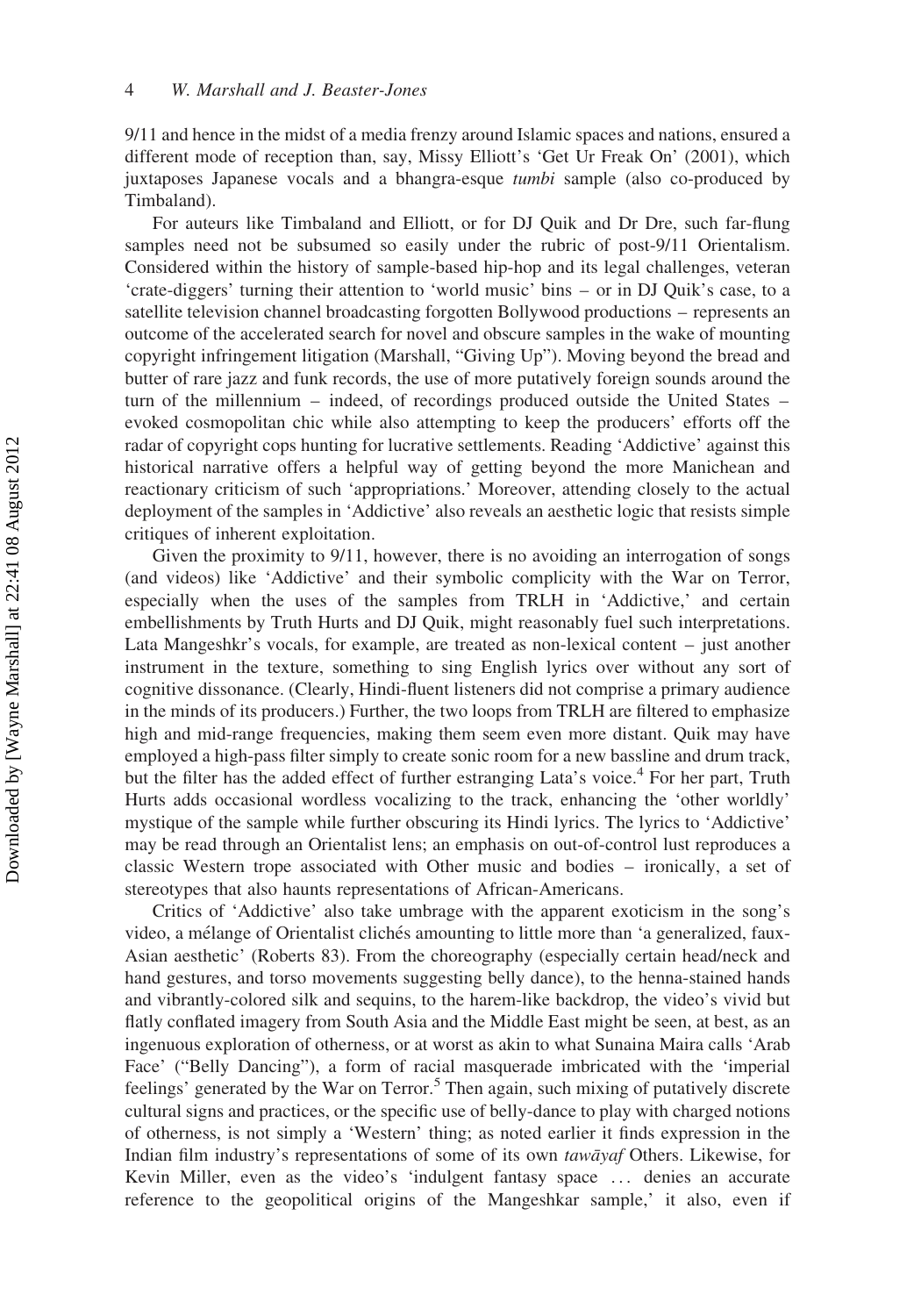unwittingly, 'pays homage to the eclectic fantasy sequences so common to the Bollywood cinema.'6 If nothing else, the ambivalent embrace of 'Addictive' and hip-hop songs of its ilk among South Asian and *desi* listeners, DJs, and critics suggests that the cultural work instigated by a production like 'Addictive' is thickly textured by its varying contexts and modes of reception.

An unremitting focus on the virtual violence or cultural imperialism of sampling TRLH without permission or on the Orientalist schlock of the 'Addictive' video, a focus made acute by the sensational lawsuit, draws attention away from crucial dimensions of the production. These overlooked features, however, especially the role of the other major sample in 'Addictive,' a well-worn drum loop from B.T. Express' 'Do It (Til Your Satisfied)' (1974), point to different possibilities of interpretation and engagement. In the heat of litigation, Dr Dre notoriously described Quik's production as nothing more than 'a drum track, bassline and this Indian girl singing' (Kusnur, "The melody of errors"), belittling both Lata and Bappi. And yet, this is not altogether wrong. Although it unfairly downplays the important textural and tonal elements borrowed along with Lata's vocal lines, the production is best understood as comprising four main tracks: (1) the TRLH material; (2) the B.T. Express breakbeat; (3) DJ Quik's original bassline; and (4) Truth Hurts's and Rakim's newly recorded vocals. That the accompaniment track is based largely around two main sources, TRLH and the B.T. break, both rather recognizable, is consistent with the production oeuvres of both Quik and Dre. Indeed, such layering of relatively long, relatively unprocessed samples is a hallmark of the 'G-Funk' sound pioneered in Los Angeles by Quik, Dre, and a handful of other producers, though the filmi source material here is a stark departure from the slinky 1970s funk that gave the subgenre its name.<sup>7</sup>

Cued into the sampled breakbeat rather than the filmi loops alone, listeners are drawn more deeply into the mix. One remarkable facet of the beat to 'Addictive' is how the B.T. Express break, which has propelled a number of other hip-hop tracks, overlaps so directly with the recurring rhythmic pattern in TRLH. A spare arrangement consisting only of a conga, a kick drum, a hi-hat cymbal and hands clapping, the first two measures of 'Do It (Til Your Satisfied)' trace out a  $3 + 3 + 2$  cross-rhythm against the underlying pulse and pronounced backbeat. This polyrhythm jumps out of the texture, accented by two open tones struck on the conga. Felicitously, this particular pattern is commonplace in Indian popular music, Caribbean dance music, and a wide swath of African-American pop and dance repertories. Lined up with the loops from TRLH, it fits perfectly. So crucial is this overlap to the production, it would seem, that the phrasing of the main vocal melody in the verses of 'Addictive' also emphasize this rhythm.

Attending to the full mix that propels 'Addictive' makes possible other kinds of critical engagements with the song. Note that Quik's story of serendipitous discovery (overhearing TRLH while brushing his teeth in another room) privileges sonic power over exotic semiotics: he was moved by the sound of TRLH before seeing any belly dancing.<sup>8</sup> His arrangement for 'Addictive' bears this out. Quik builds carefully around the original recording but hardly slavishly. For one, the bassline he composed – with its loping legato slides between notes, long sustained tones, and assertive harmonic progressions – re-contextualizes the sampled melodies while creating a dynamic degree of tension between the co-present melodic lines and their implied harmonic structures. Moreover, the two loops from TRLH represent but a small fraction of the recording from Jyoti, and Quik demonstrates a savvy ear with regard to which 'foreign' fragments might provide the basis of an R&B hit.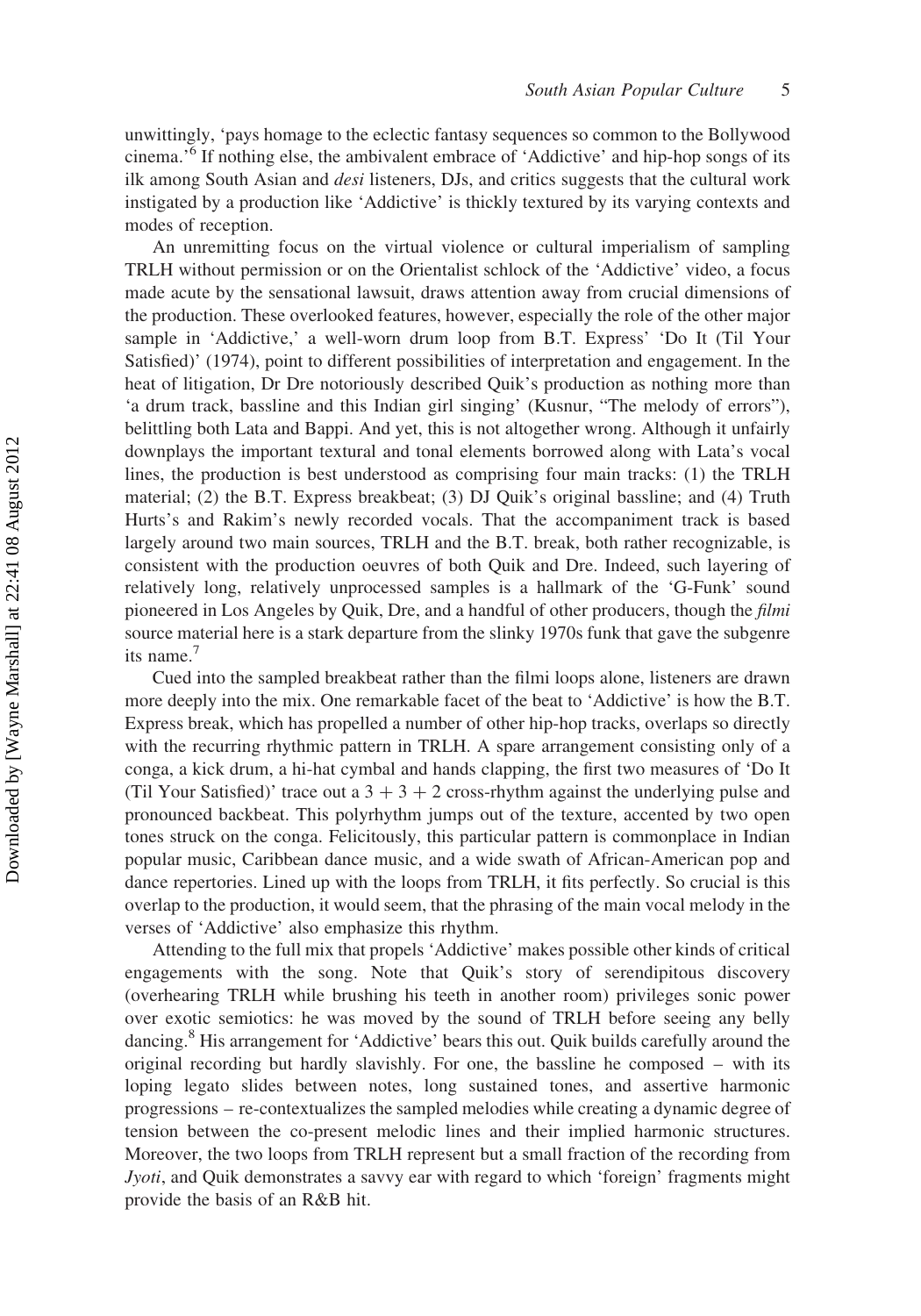#### 'Kaliyon Ka Chaman'

The logics of musical-cultural representation took a different trajectory when 'Addictive' was mediated for Indian audiences, in large part because the notion of 'remix' is itself a slippery and somewhat perilous term in India. In the most general sense, the category 'remix' describes a recording that reinterprets a preexisting film song in some way. The label might refer to a discrete genre of music promoted on television and sold in music stores, or to a musical practice in metropolitan dance clubs and DJ culture. While both song contexts (genre and practice) are present in India, mainstream media and industry discourses tend to use remix primarily in the former sense. The term emerged in the 1980s as the domestic company T-Series exploited loopholes in Indian copyright law by creating versions of film songs that had previously been released by HMV (later Saregama). In the late 1990s, after the international success of Bally Sagoo's Bollywood Flashback (1994), remix as a genre emerged in India. However, commercial remixes tend not to use sound samples from the original recordings, but instead record interpretations of film songs using new singers, styles, and accompaniment. Outside of India, these song interpretations would more likely be labeled 'remakes' (or 'covers') rather than 'remixes,' but the associations of remix with this earlier history has meant that the terms are largely synonymous in India. Further complicating the local valence of remix, film soundtracks in recent years have included remixed versions (in the practice sense) of one or more of the important songs used to market the film on radio and television.

Beginning in the late 1990s, music labels began to promote commercial remix videos on television. Mirroring the schizophonia of Indian films more generally (Feld 258), actors lip-synced the songs. Even though most of these videos created song narratives that portrayed any number of innocuous romantic moments, the most notorious remixed songs tended to represent highly erotic moments that became metonymic with the genre as a whole. Along with young female starlets dressed for  $-$  and dancing in  $-$  urban nightclubs, ostensibly innocent lyrics were resituated to fit the narrative of an eroticized club context. Hence, in the early 2000s remix was the site of a moral panic about representations of 'vulgar' female sexuality and claimed by critics to be sign of the collapse of musical creativity in India. As an exemplar of these notorious remixes, 'Kaliyon Ka Chaman' (hereafter KKC) emerged at the height of this moral panic. However, insofar as TRLH came from a film that had largely been forgotten, and from a period of film song that critics had been trying to forget, it would be difficult to imagine that many would be offended by the reuse of this particular song, notwithstanding its association with Lata Mangeshkar. Similarly, while the video fit the conventions of early 2000s remix videos, it would be difficult to argue that the lyrics and picturization represented narrative contexts that were any more erotic than the original.

The TRLH melody's mediation for contemporary Indian audiences yielded a number of noteworthy lyrical and musical transformations in the KKC version. Despite his initial claim that his remix had no explicit inspiration, Harry Anand was later forced to admit that executives at Universal Music had approached him to create KKC. Universal Music India apparently acquired rights to use the Bappi melody that their parent company did not. Accordingly, Anand's remix is not based on TRLH but is rather a remake of 'Addictive' based upon the material from DJ Quik's samples of TRLH. Like other Indian remixes, Anand does not sample the original song, whose melody is performed by the singer Shashwati. Yet KKC is unusual in the context of popular Indian remixes because the lyrics were rewritten to fit the melody of the refrain, and because no melodic or lyric material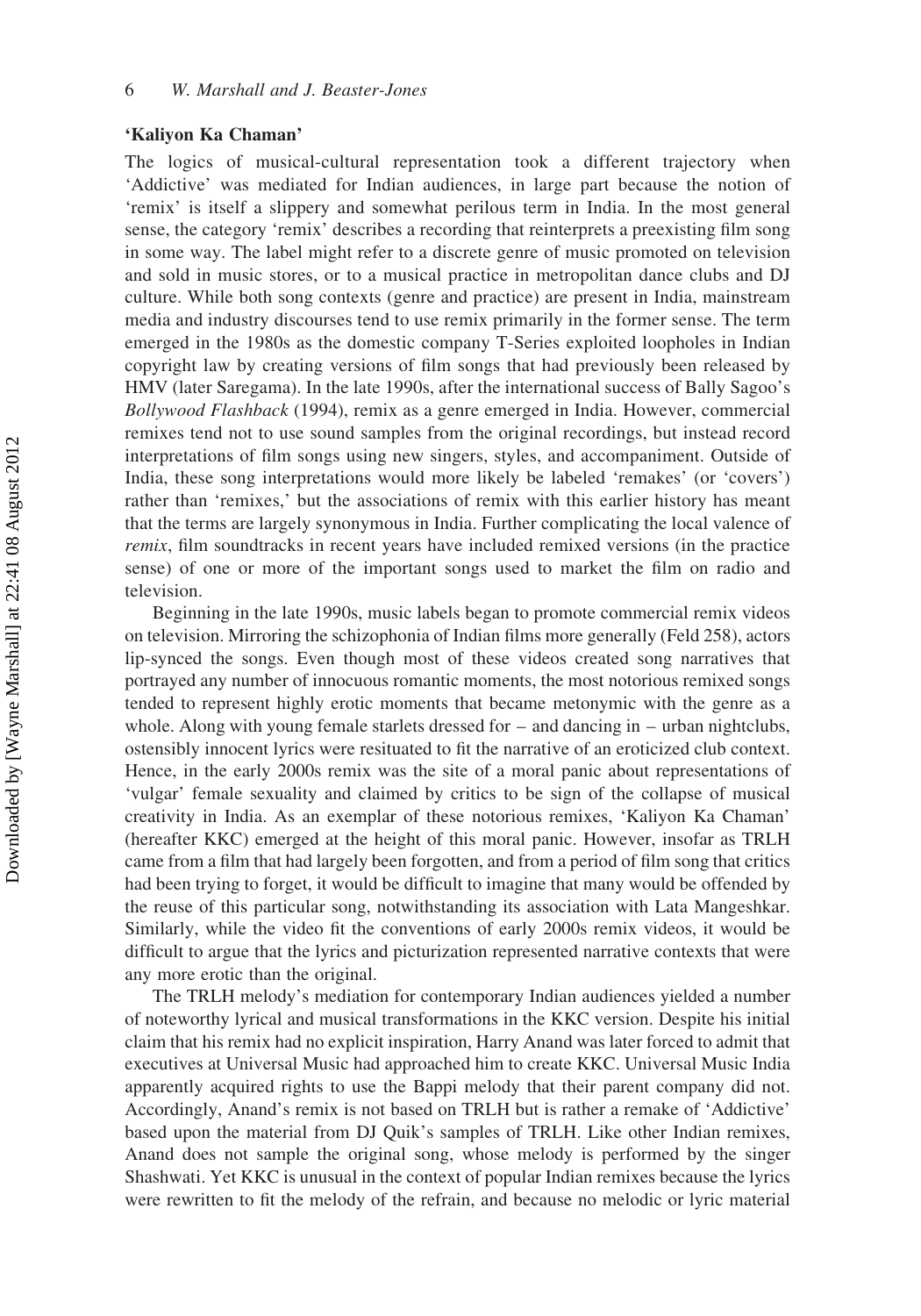from the verses of TRLH appears in KKC. From a rhythmic perspective, the reggae bassline and gliding synthesizer point to transnational dance influences, even as the highpitched congas on beats two and four index 'Addictive' (and its mediation of the B.T. Express sample). More than the sound of 'Addictive,' however, the promotional video for KKC borrows the same visual aesthetic and features women dancing in a harem-like space clearly patterned on the set of the Truth Hurts video. In other words, the KKC song and video are, perhaps unwittingly, sites of auto-Orientalism, as they (re)present sounds and images of India that originate from Western representations of India. It is worth noting in passing that KKC was not the only Indian remix of the TRLH melody to do this, as the common practice of borrowing and reframing successful ideas led to competing music labels releasing different versions in several Indian languages to capitalize on the popularity of Universal's version of KKC.<sup>9</sup>

### Indian riddims, mysterious mashups, and other interpolated interpellations

'Addictive' has enjoyed an extensive social life as its musical materials have been reused and remediated. Because of hip-hop's and R&B's global reach and resonance, DJ Quik's sampling of TRLH for 'Addictive' served, essentially, to donate these musical materials to the wider world. Long in close conversation with African-American pop, dancehall reggae enjoyed its own 'Orientalist' moment in the first half of the 2000s (Marshall, "War Ina Babylon"). While consistent with reggae's dominant mode of production, most of the dancehall productions nodding to the East used newly played motifs rather than samples (e.g., Tabla, Diwali, Egyptian, Amharic, Baghdad, Allo Allo, Middle East). One important exception was the *Bollywood* riddim, also colloquially known as 'the *Indian*.' Released in 2002 and produced by 'Computer Paul' Henton, Bollywood followed closely on the heels of 'Addictive' and represented a blatant attempt to 're-lick' DJ Quik's accompanimental track in order to bring it into local circulation as a riddim that would come to serve as the basis for 20 new vocal performances (eventually issued on CD and vinyl as Greensleeves' 'rhythm album'  $#30$ ).<sup>10</sup>

Once again, by attending to sonic matters, we appreciate how Bollywood emerges as it departs from 'Addictive' and TRLH. Comprising samples and newly synthesized parts, the Bollywood riddim contains telling clues about its producer's access to  $-$  or knowledge of – all that went into 'Addictive.' With no access to TRLH – remember, DJ Quik made his copy from the television, and even Indian journalists had difficulty tracking down the Jyoti soundtrack – Computer Paul's task demanded some crafty creativity. The TRLH samples in 'Addictive' are nearly always heard alongside the B.T. Express drum loop and Quik's bassline; the only exception is the very opening of the recording, before the drums enter. Computer Paul clearly copies the Lata sample from the first few seconds of 'Addictive,' running it through a high-pass filter to mute Quik's bassline. Lacking unadorned access to the second half of the chorus ('Thoda resham lagta hai, thoda sheesha lagta hai'), he instead takes the first part, 'Kaliyon ka chaman tab banta hai,' and stretches it from a two-measure phrase into a four-measure figure via some inspired digital surgery: after the phrase plays, he replays it in reverse, creating a slightly new contour for the melody while preserving its distinctive timbral qualities – and, of course, further disregarding any sort of lexical meaning. He also adds a new bassline, implying yet another harmonic recontextualization of Bappi's melody, as well as a programmed drum track that closely imitates without actually sampling the B.T. Express break (again suggesting a lack of access), and finally, a wheezy synthesizer melody evoking the sound of 1990s LA hip-hop (and Dr Dre's G-Funk period in particular). Sonically speaking, then,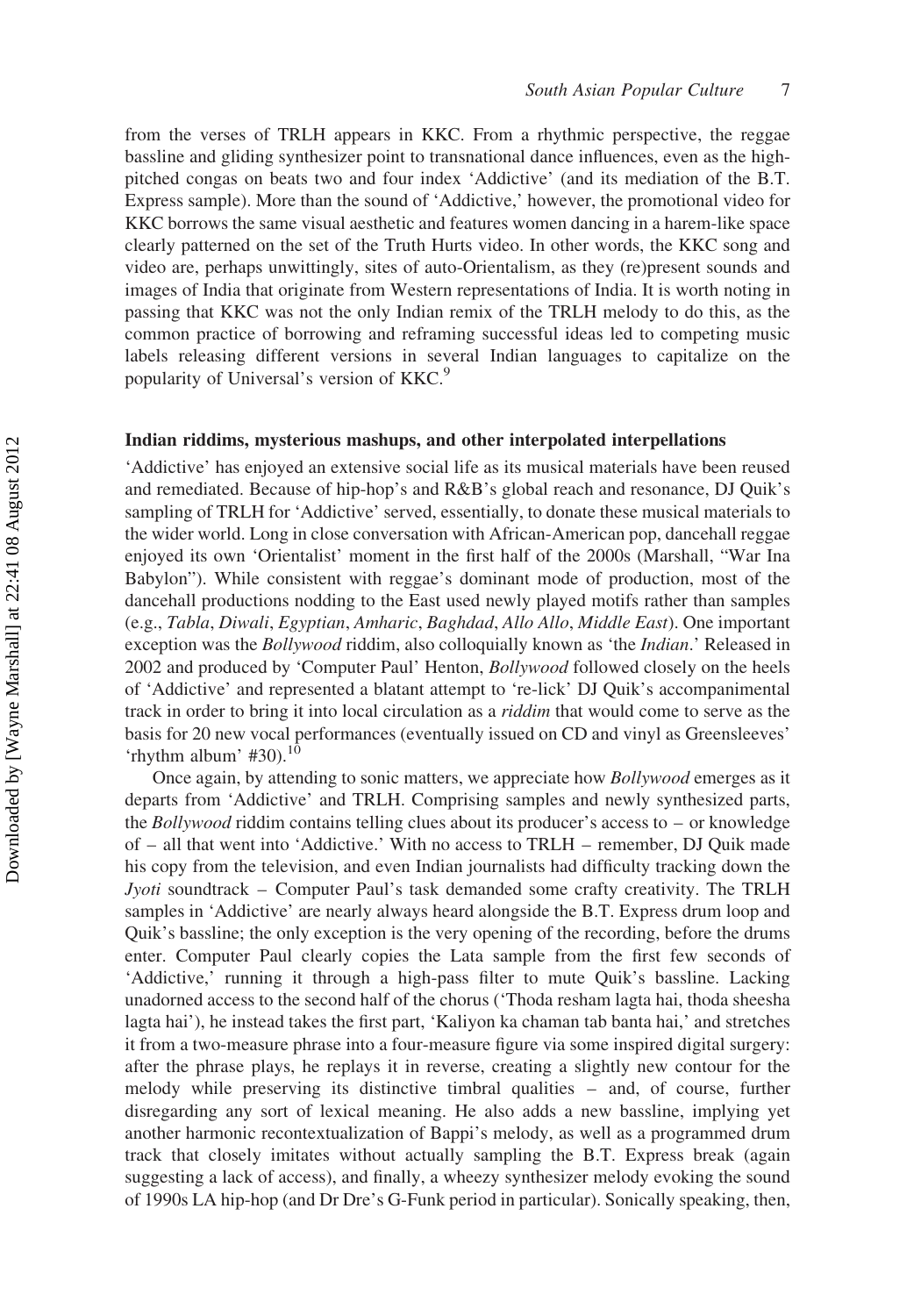one might hear at least two musical Others figured in the mix, indexed by the sounds of Bollywood and hip-hop.

Because Computer Paul could not easily copy the cooing-and-flute loops that undergird the verses of 'Addictive,' the Bollywood riddim takes a more spare shape, appropriate for a vehicle intended to support a diversity of vocal performances. Indeed, the 20 recordings ultimately released by Greensleeves typify the range of topics that dominate on riddim outings, with few engaging at all with the sound or possible connotations of the filmi sample: explicit odes to sex, marijuana, Rastafari, badmen and bravado, and performance prowess more generally (whether in the bedroom, the studio, or the streets). This is dancehall multi-valence at its best, and for the most part, the accompanimental track and the Lata sample are completely unremarked upon by most artists, their signs serving more strongly here, in Jamaica, to signal the contemporary sound of cool global modernity than Orientalist fantasies. $<sup>11</sup>$ </sup>

Other downstream appearances of TRLH, 'Addictive,' and KKC show how the importance of reuse, juxtaposition, and allusion in musical practice ensure a certain spillage of these materials beyond the reach of international law, especially in noncommercial and other 'underground' contexts. Enjoying such widespread circulation, the sounds and images from these productions inevitably enter into everyday circuits of cultural production and meaning. One example is a mashup combining the videos of KKC and Usher's 'Yeah' (2004). Posted to YouTube in 2006 and attributed to DJ Brown Fiyah, the video had accrued nearly 300,000 views at the time of writing.<sup>12</sup> Like many other mashups, 'Kaliyon Ka Chaman (Yeah Remix)' is not a distinguished production; the two songs sit awkwardly atop each other. More than anything, their combination suggests that the two tracks possess some currency for the maker of the mashup and, potentially, its audiences. The production of the mashup and its publication on YouTube serve as a sign of the creator's interests and abilities as a hobbyist digital artist as well as someone navigating, in an engaged and creative manner, the intersecting worlds of US and Indian popular music.

One final example worth considering is 'Saye Mbott' (2008), a song produced by Maga Bo, a US expatriate based in Rio de Janeiro, featuring the vocal performances of ALIF (Attaque Libertratoire de l'Infanterie Feministe), a hip-hop trio from Dakar, Senegal. Here the Indian dimensions are perhaps entirely muted, and we behold how certain elements of these recordings travel separately and take on new lives of their own. 'Saye Mbott' opens with an invocation that employs the verse melody sung by Truth Hurts – i.e., the phrasing that closely follows the central rhythm of the B.T. Express break and TRLH. This sort of allusion – sometimes designated an 'interpolation' in legal parlance – or intertextuality, is central to hip-hop and dancehall practice (the two genres most audibly informing ALIF's hybrid style). Such a recognizable melody, even some years after its moment of chart-topping ubiquity, serves as a source of global (and local) currency, a hook for catching the ears of a potentially international audience and a way to play with musical memory and the significations of the tune being referenced. This is not the first time the melody from 'Addictive' has been re-sung, and it will likely not be the last. The melodies and rhythms swirling together in TRLH, 'Addictive,' and KKC have entered into a global repertory of gestures and signs, and they will no doubt continue to serve as potent, polysemic resources for future performances. Taken together, this set of travelling, shapeshifting, always-accruing musical materials audibly embody what Sharma calls the 'circularity and multidirectionality of appropriation' (244).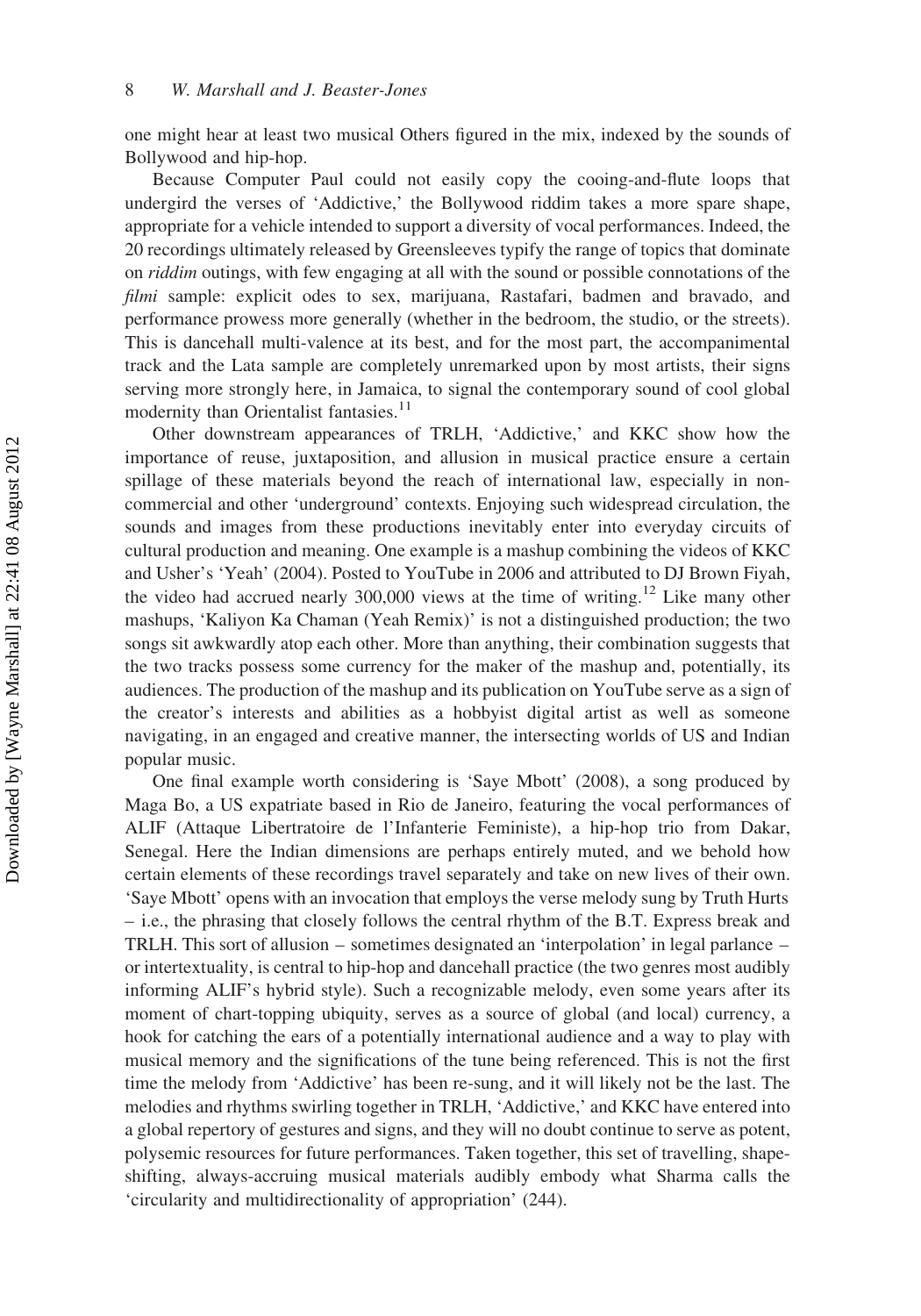#### Peregrination, remediation, and evaluation

As this article suggests, the song-and-sample complex gathered around 'Addictive' has a convoluted history that points both to diffused authorship and to a representational feedback loop of spectacular Otherness that absorbs as it reflects. From Bappi's film mediation of Western pop songs for Indian audiences, to DJ Quik's layering of samples in 'Addictive' or Computer Paul's resourceful tweaking for the Bollywood riddim, to Anand's remix-by-the-numbers or Bappi's own (derivative) version of his original idea, each example indexes mediated encounters with difference according to its respective audiences' generic or stylistic expectations. Against critiques of unethical appropriation or legal battles over property and propriety, these reverberations of 'Addictive' bear witness to a more complicated, and productive, process of transnational cultural exchange and remediation. What may seem like bald acts of appropriation also serves as rich sites of creativity and collective production of popular culture, social life, and personal meaning – as resources for shaping selfhood out of engagements with sameness and difference (cf. Novak).

Finally, beyond issues of appropriation and subjectivity, it may be worth asking whether one version is better than another. Nabeel Zuberi hardly minces words on this point: 'This African-American use of Lata's voice was funkier and more creative than that achieved by Hindi remix producers in India and the South Asian diaspora'  $(62)$ .<sup>13</sup> DJ Quik expresses a similar evaluation in a 2005 interview with URB magazine:

Some Indian people are still mad at me for that song, because they thought that it bastardized their culture. I've had Pakistani people interview me that are so standoffish it's almost disrespectful. They are authentically pissed off about that record ... [Dre] thought it was some innovative shit and had Truth do her vocals and mixed it. So who was the real producer? I wasn't even in the studio when Dre produced the song. He didn't have to throw me a bone and give me full production credit, but he did. It started a little trend. I heard Tim[baland] doing it, Erick Sermon. Even the people that sued us had to admit the shit was hot. ["Lolita was a Man Eatah"]

There is, perhaps, no better evidence for the power of DJ Quik's basic, but novel rearrangement of two sections from TRLH than the fact that it has so strongly shaped subsequent iterations of TRLH – indeed, reviving while revising the underlying composition. Notwithstanding that KKC was produced without any reference to (or knowledge of) the original (Kusnur, "My Song"), no one should overlook the added irony of Bappi's own attempt to cash in on the popularity of 'Addictive' and 'Kaliyon Ka Chaman' with a remix of his own – tellingly titled KKC rather than TRLH. Bappi's version also essentially adopts Quik's reformulation of the original, as it cuts the same material while repeating the same sections and inserting similar interludes.<sup>14</sup> Inspiring imitation and innovation back in India – not to mention providing a major boost, in the form of an anthem, to the global *desi* remix scene (especially in London and New York) – would seem to offer strong confirmation of the sympathetic resonance of Quik's procedures.<sup>15</sup> One could even argue that Quik could countersue based on the success of his edit and enhancement of TRLH.

Taken together, the constellation of recordings and performances discussed in this article bears witness to a kind of collective creative labor that exceeds and escapes the restrictive logics and legal regulation of national-cultural ownership, individual authorship, or black-and-white moralizing. If it takes a little lawsuit to reveal such a flowering garden of global, (re)mediated cosmopolitanism, at least most of us can sing and dance and remediate along while the lawyers do battle to decide how much of one rich guy's fortune should be given to some other rich guy.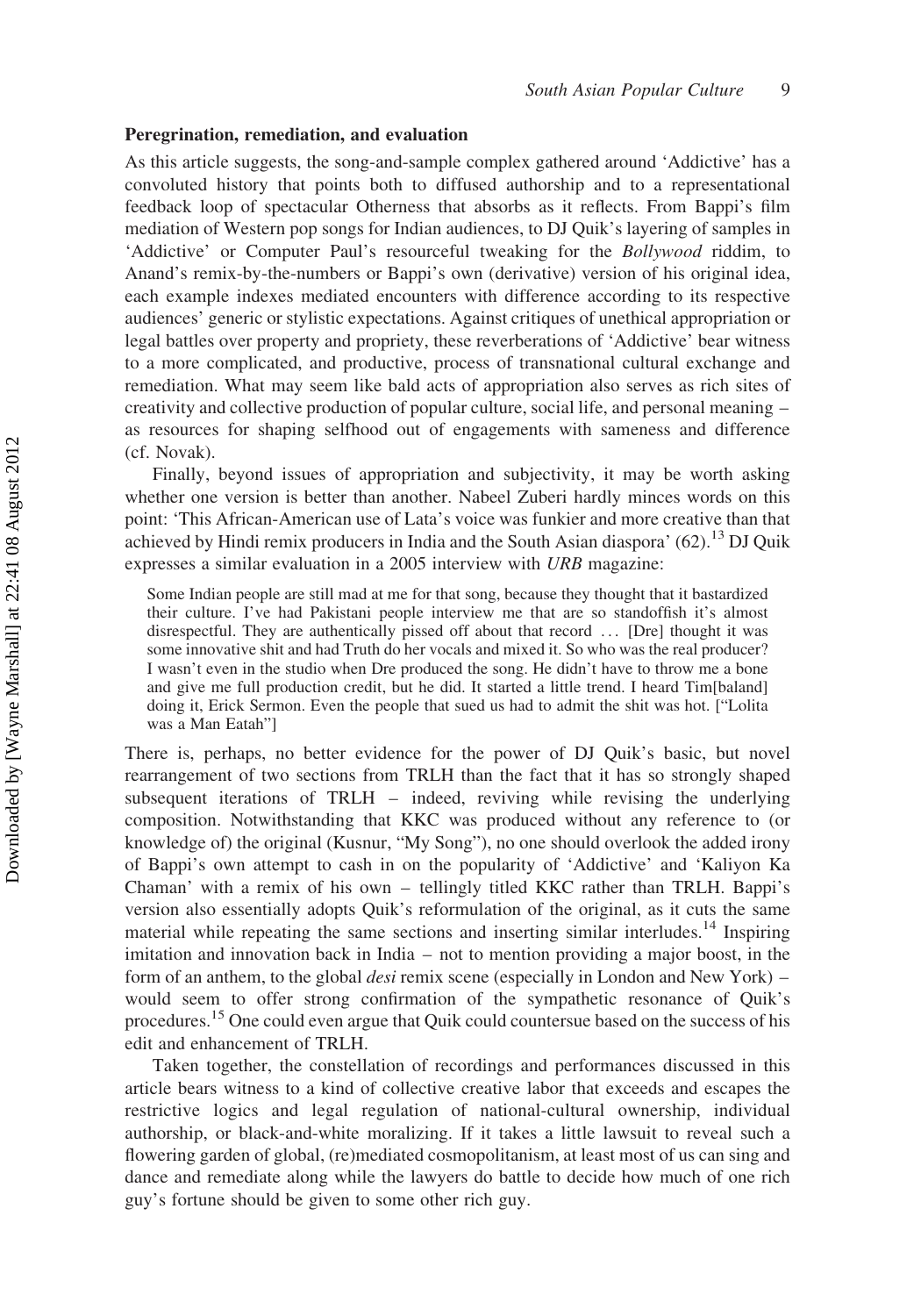#### **Notes**

- 1. For example, see Roberts 83 6, Demers 101– 104, Zumkhawala-Cook, Sharma 247– 56.
- 2. Indeed, at the end of the song she steals some of his jewelry as he lies passed out on her floor.
- 3. It is telling that in his first hearing of 'Addictive,' Kusnur first suspected that it was using a sample from an R.D. Burman or Laxmikant-Pyarelal composition.
- 4. On the other hand, one might argue that DJ Quik's treatment of the vocals as secondary to the accompaniment is in step with recent aesthetic trends in Indian film music (Beaster-Jones 429), and hence this situation of the vocal sample is hardly unambiguously disrespectful as a gesture (not to mention that hip-hop producers have applied the same procedure to English-language vocals, again often with little sense that their lexical content matters).
- 5. Nitasha Sharma, for instance, indicts Orientalist hip-hop videos as an expression of 'American nationalism aligned with Western imperial projects in the Middle East' (245), while Maira contends that belly dancing in the US 'taps into a larger, and quite pervasive, cultural imaginary of "un-free" Arab and Muslim women needing emancipation by Western modernity and "democracy" that is used to justify the War on Terror' ("Belly Dancing," 340). Chris Fitzpatrick's 2002 review of the 'Addictive' video for Pop Matters, however, takes the cake for charges of cultural imperialism, arguing that assumptions about third world backwardness 'are embedded into every note, chant, beat, image, and dance in "Addictive," relying on the romantic notion that the Middle East and India are inherently mystical and sexy, as if everyone studies the Kama Sutra, practices Tantric Sex, rides magic carpets, and belly dances naked in the moonlight.' Tellingly, in the course of his strident critique, Fitzpatrick romantically describes TRLH as 'traditional Hindi music.'
- 6. In a 2003 interview, Raje Shwari, an Indian-American singer who was collaborating with Timbaland as a sort of in-the-studio sample-kit, echoed Miller's sentiment in an attempt to focus on the bright side of such sampling: 'How cool is it that they chose Indian music to make hit records while indirectly paying homage to our culture.' http://www.desiclub.com/desimusic/ desimusic\_features/music\_article.cfm?id=110 (accessed 25 July 2011).
- 7. As a term 'G-Funk' is derived from P-Funk, or Parliament-Funkadelic (the venerated bands led by George Clinton), from whom a great many samples derive, combined with gangsta (G) rap.
- 8. Quik had Zee TV, a Mumbai-based satellite channel, running in the background while he engaged in mundane activities, a testament to the cosmopolitan ordinariness of such media.
- 9. These 'remixes of remixes' include versions in Hindi by the T-Series and Venus music labels, that like the remixes of the 1980s, were deliberate attempts to mislead potential buyers (Beaster-Jones 438). Another version entitled 'Ee Deshadalli Karunaadu' was written for the Kannada/Telugu film Raktha Kanneeru (2003).
- 10. For more on 're-licking' and dancehall reggae's distinctive 'riddim method,' see Manuel and Marshall, "The Riddim Method."
- 11. Not surprisingly, considering how many soca songs are patterned after contemporary hip-hop and dancehall tracks, Trinidad contributed its own permutation in 2003 with Bobo & Agony's tellingly titled 'Soca Taliban' (the term Taliban serving, in the wake of 9/11, as a general slur in the Caribbean for anyone from the Middle East or South Asia). While the track's musical logic is likely more guided by the currency of hip-hop – not to mention Indian popular music – in Trinidad than simple xenophobia, the vocalists take the opportunity to make tenuous metaphorical uses of 'Taliban' and 'Bin Laden' over the Indian-esque accompaniment, a classic Orientalist conflation. Notably, if consistent with soca studio procedures, no samples are used here; rather, the elements borrowed from 'Addictive' (including the B.T. drums and TRLH's vocal and flute melodies) are replayed, with some variation, by local musicians.
- 12. 'Kaliyon Ka Chaman (Yeah Remix),' http://www.youtube.com/watch?v=6EdBzyhTjbM (accessed 30 July 2011).
- 13. This insight is, of course, contested by Harry Anand who argues, 'My song is a much bigger hit than Addictive. It's a rage in the UK. I asked people in England which song they liked more. They said they liked mine' (qtd. in Kusnur, "My Song").
- 14. In an attempt, it would seem, to keep all proceeds 'in the family,' Bappiwood Remixes (2003) enlists Bappi's son and daughter for production duties and vocals, respectively.
- 15. The Incredible Kid, a DJ from Portland, Oregon specializing in bhangra and Bollywood-derived club music, brought to my attention a half dozen additional remixes of TRLH, 'Addictive,' and/or KKC – manufactured for the underground mixtape circuit – which he picked up from music shops in Jackson Heights, Queens in 2003. For a partial listing of such downstream works, see the comments left on 26 July 2008 at http://wayneandwax.com/?p=100.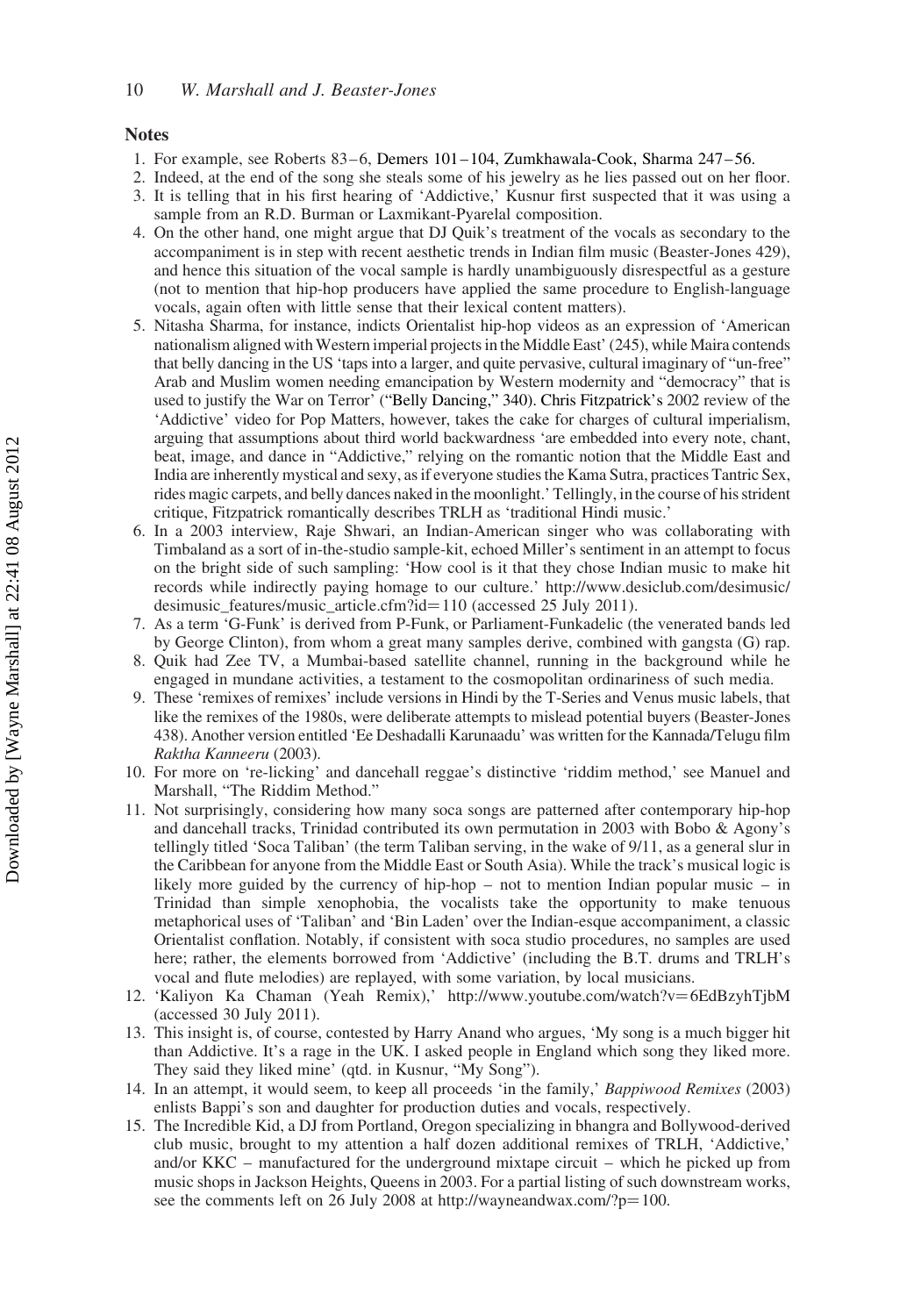#### Notes on contributors

Wayne Marshall is an ethnomusicologist (PhD, University of Wisconsin-Madison, 2007) focusing on media and cultural politics across the US, the Caribbean, and the wider world. A lecturer on Music at Harvard University, he co-edited Reggaeton (Duke University Press, 2009), serves as associate editor of the Journal of Popular Music Studies, and has published in such journals as Popular Music and Callaloo while writing for the likes of The Wire and the Boston Phoenix.

Jayson Beaster-Jones is an ethnomusicologist (PhD, University of Chicago, 2007) focusing on the Indian music industry, popular musics, and the value(s) of music in the marketplace. An assistant professor of performance studies at Texas A&M University, he has published in the journals Ethnomusicology and Popular Music.

#### **References**

- Arnold, Alison. "Popular Film Song in India: a Case of Mass-Market Musical Eclecticism." Popular Music 7.2 (1988): 177– 88. Print.
- Beaster-Jones, Jayson. "Evergreens to Remixes: Hindi Film Songs and India's Popular Music Heritage." *Ethnomusicology* 53.3 (2009): 425-49. Print.
- Benjamin, Walter. "The Work of Art in the Age of Mechanical Reproduction." Illuminations. London: Fontana Press, 1973. 211–44. Print.
- Demers, Joanna. Steal This Music: How Intellectual Property Law Affects Musical Creativity. Athens: U of Georgia P, 2006. Print.

Feld, Steven. "From Schizophonia to Schismogenesis: On the Discourses and Commodification Practices of 'World Music' and 'World Beat'." Music Grooves. Ed. Steven Feld and Charles Keil. Chicago: U of Chicago Press, 1994. 257–89. Print.

- Fitzpatrick, Chris. 2002. "Boom Go the Bombs, Boom Goes the Bass." Pop Matters 11 June 2002. Web. 25 July 2011.
- Kusnur, Narendra. "Melody of Errors." Mumbai Mid-Day 21 June 2002. Web. 25 July 2011.
- Kusnur, Narendra. "Melody of Errors: The Sequel." Mumbai Mid-Day 26 June 2002. Web. 25 July 2011.
- Kusnur, Narendra. "My song is a bigger hit: Harry Anand." Mumbai Mid-Day 9 Oct. 2002. Web. 25 July 2011.
- "Lolita Was a Man Eatah, and other music news... ." Blog. Sepia Mutiny. 17 Nov. 2005. Web. 2 June 2012.  $\kappa$ [http://sepiamutiny.com/blog/2005/11/17/lolita\\_was\\_a\\_ma/](http://sepiamutiny.com/blog/2005/11/17/lolita_was_a_ma/) $\kappa$
- Maira, Sunaina. "Belly Dancing: Arab-Face, Orientalist Feminism, and U.S. Empire." American Quarterly 60.2 (2008): 317–45. Print.
- Marshall, Wayne. "big gyptian." Wayneandwax.com 16 Apr. 2010, Web. 25 July 2011.
- Marshall, Wayne. "Giving Up Hip-hop's Firstborn: A Quest for the Real after the Death of Sampling." Callaloo 29.3 (2006): 868-92. Print.
- Marshall, Wayne. "War Ina Babylon: Jamaica and the War on Terror." XLR8R 8 Aug. 2005. Web. 25 July 2011. Print.
- Manuel, Peter, and Wayne Marshall. "The Riddim Method: Aesthetics, Practice, and Ownership in Jamaican Dancehall." Popular Music 25.3 (2006): 447– 70. Print.
- Miller, Kevin. "Bolly'hood Remix." Institute for Studies In American Music Newsletter 33.2 (2004). 30 May 2012. Web.
- Novak, David. "Cosmopolitanism, Remediation, and the Ghost of Bollywood." Cultural Anthropology 25.1 (2010): 40-72. Print.
- Roberts, Tamara. "The Elusive Truth: Intercultural Music Exchange in 'Addictive.'" Interculturalism: Exploring Critical Issues. Ed. Dianne Powell and Fiona Sze. Oxford: Inter-Disciplinary Press, 2004. 83-6. 30 May 2012. Web.
- Sharma, Nitasha. Hip Hop Desis: South Asian Americans, Blackness, and a Global Race Consciousness. Durham, NC: Duke UP, 2010. Print.
- Zuberi, Nabeel. "Sampling South Asian Music." South Asian Technoscapes. Ed. Radhika Gajjala and Venkataramana Gajjala. New York: Peter Lang, 2008. 49 – 70. Print.
- Zumkhawala-Cook, Richard. "Bollywood Gets Funky: American Hip-Hop, Basement Bhangra, and the Racial Politics of Music." Global Bollywood: Travels of Hindi Song and Dance. Ed. Sangita Gopal and Sujata Moorti. Minneapolis: U of Minnesota P, 2008. 308– 30. Print.